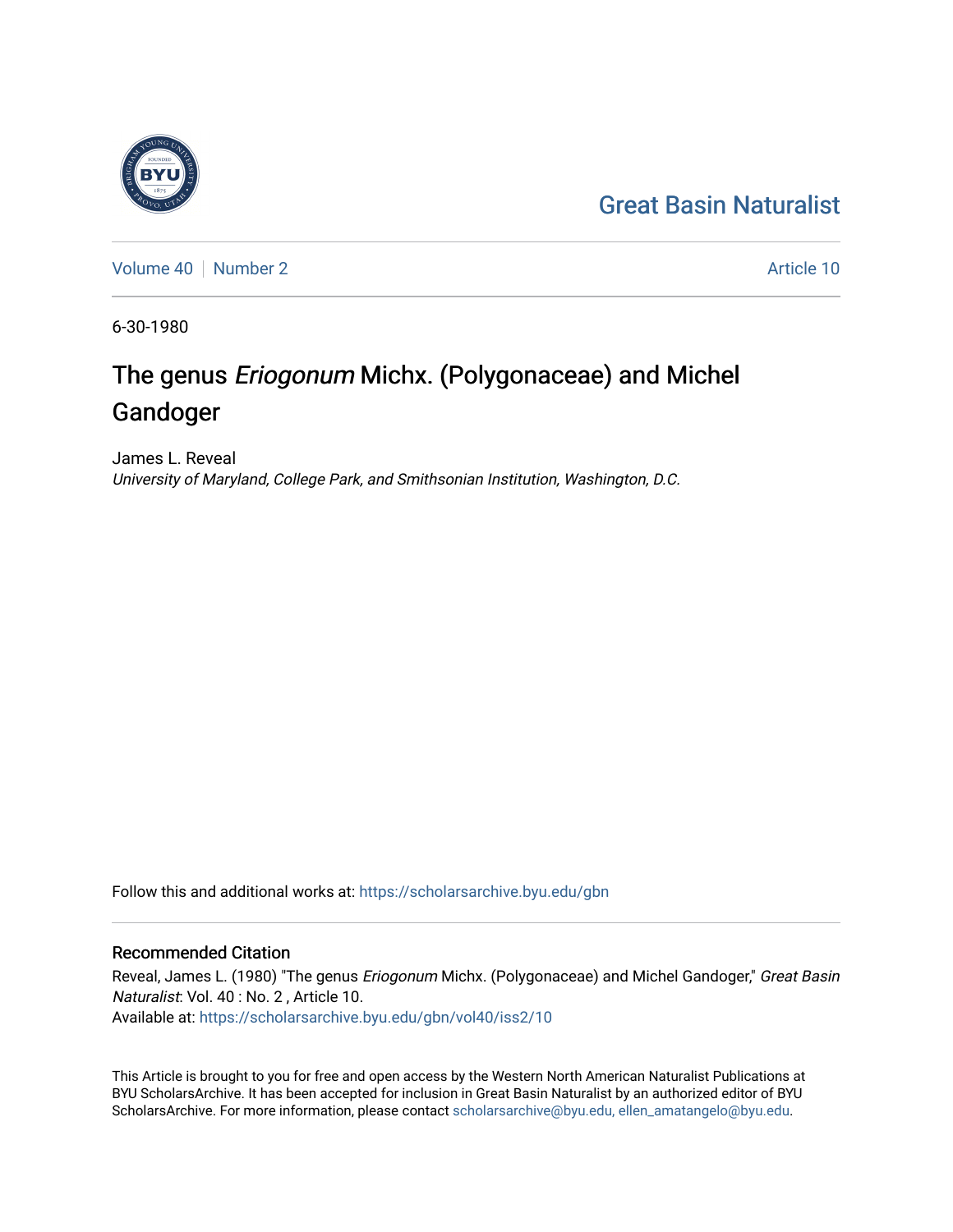#### THE GENUS ERIOGONUM MICHX. (POLYGONACEAE) AND MICHEL GANDOGER

#### James L. Reveal'

Abstract.— Michel Gandoger, a notorious "splitter," proposed several new entities in the plant genus Eriogonum (Polvgonaceae) in a 1906 paper published in Belgium. Because he used the term species at two different ranks, in violation of the International Code of Botanical Nomenclature, manv of his names are invalid. Unlike his papers published in France, this one was apparently edited so that some names were validly published and some are invalid. A review of the 1906 Eriogonum paper shows that <sup>a</sup> majority of both specific and infraspecific entities proposed are valid, but some names, long in use and assinned to be valid, are, in fact, invalid. Even so, most of his names are synonyms. Each name proposed by Gandoger is reviewed and a nomenclatural and taxonomic disposition made. Two new combinations are made within E. luteolum Greene, var. caninum (Greene) Reveal and var. pedunculatum (S. Stokes) Reveal.

Michel Gandoger (1850-1926), in the words of Keck (1958), was a "French abbe; author of 'Flora Europae' (27 vols.); voluminous writer; amasser of a huge herbarium now at Lyon; a 'splitter' who named thousands of unacceptable species." Gandoger is also mentioned in the International Code of Botanical Nomenclature (Stafleu et al. 1978) as an example of Art. 33.4. This article deals with the problem of misplaced ranks such as the use of the term species as a rank within a species. As noted in the code, Gandoger applied the term *species* and used binary nomenclature for two categories of taxa of con secutive rank, the higher rank being equivalent to that of species in contemporary literature, while he misapplied the same term to a lower rank. These latter terms are not validly published. In his 1906 paper, Gandoger used three sets of ranks, the species, species of the second order ("speciebus secundi ordinis"), and a rank which has come to be identified with the rank of variety (Heller 1907), although Gandoger causally refers to this latter rank as forms ("formis," "formas secernendas," "formae memorabiles," "memorantur sequentes formae," "varieas formas," "modo formae," etc.). He used the terms "varians" and "variabilis" to allude to the same category. As for the species of the sec-

ond order, in addition to terming them "speciebus secimdi ordinis," he also used the term subspeciebus or subspecies to refer to entities he then proceeded to treat as binomials and to designate by the expression sp. n.

The following year. Heller (1907) presented a "compilation" of the Gandoger paper, noting that he was presenting only "the new forms described in this paper." Heller himself had some difficulties with the names. He mentioned, after Eriogonum aspalathoides (as it was called bv Heller), that this name was "perhaps intended as a variety of E. fasciculatum, but the way the name is printed should indicate a species." Only once does Heller include Gandoger's terminology allud ing to species of a lower rank, this being for the phrases published under E. sphaerocephalum, "Inter formas varias duae sequentes, ut subspecies, praecipue distingui possunt."

It must be noted that Heller was merely presenting Gandoger's results, and he cannot be assumed to have validated any of the oth erwise invalid Gandoger names.

Normally, Gandoger published his papers in the Bulletin de la Société Botanique de France, but for Eriogonum his choice was the Bulletin de la Société Royale de Botanique de Belgique, and, because of this, some of the names may be validly described. Possibly

<sup>&#</sup>x27;Department of Botany, University ot Maryland. College Park. Maryland 20742, and National Museum of Natural History. Smitfisonian Institution, Washington, D.C. 20560. Research supported by National Science Foundation Grant BMS75-13063. This is Scientific Article A2714. Contribution No. 5761 of the Maryland Agricultural Experiment Station, Department of Botany.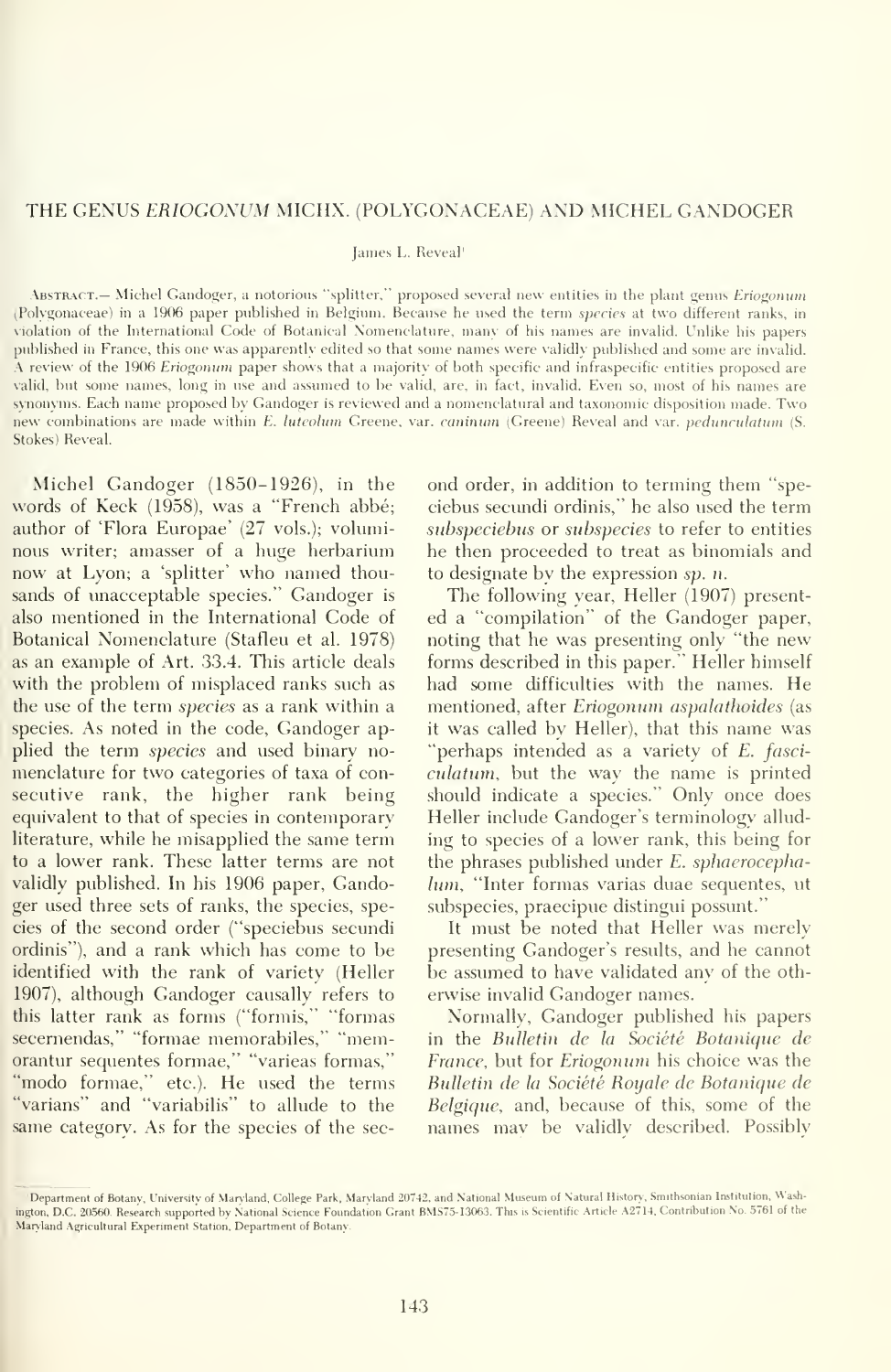they may because of the way the editor had the paper set, thereby removing from the original manuscript some of Gandoger's eccentricities. In reviewing Gandoger's papers in the French journal, it is clear that the majority of his names are invalidly published. In reviewing a few of his articles containing species from the United States, <sup>I</sup> failed to note <sup>a</sup> single instance when <sup>a</sup> species name was validly published. This little known fact, at least in the United States and perhaps else where, means that all the Gandoger names must be carefully checked before they can be accepted. This is particularly true for floristic workers.

Finally, it is sometimes difficult to know exactly where the various sections of Gandoger's paper start and end so that one can de termine if the name is validly published or, in fact, is not because of a sentence presented several pages before. <sup>I</sup> have tried to follow the intent of Gandoger's paper, and hope <sup>I</sup> have interpreted each segment correctly.

The following treatment indicates which names are valid, which are not, and the tax onomic status of each name. The full author citation of each name is given, and the number following the name is the page on which it was proposed by Gandoger.

Eriogonum abertianum Torr. in Emory var. ruberrimum Gandoger, 185, valid, a synonym of var. abertianum.

Eriogonum aberiianum var. neomexicanum Gandoger, 185, valid, a synonym of var. abertianum.

Eriogonum arizonicum Gandoger, non Stokes ex Jones, 186, valid, a synonym of E. pharnaceoides Torr. in Emory var. pharnaceoides.

Eriogonum alattim Torr. in Sitgr. var. macdouglasii (Tandoger, 186, valid, a synonym of var. mogollonense Stokes ex Jones.

Eriogonum alatum var. brevifolium Gandoger, 186, valid, a synonym of var. alatum.

Eriogonum anemophilum (as anemophylluni) Greene var. cusickii Gandoger, 186, valid, <sup>a</sup> synonym of E. cusickii M. E. Jones.

Eriogonum angulosum Benth. var. rectipes Gandoger, 186, valid, <sup>a</sup> synonym of E. maculatum Heller.

Eriogonum angulosum var. patens Gandoger, 187, valid, a synonvm of E. maculatum Heller.

Eriogonum angulosum var. pauciflorum Gandoger, 187, valid, a synonym of E. maculatum Heller.

Eriogonum angulosum var. flabellatum Gandoger, 187, valid, a synonym of E. maculatum Heller.

Eriogonum annuum Nutt. var. pauciflorum Gandoger, 187, valid, a synonym of E. an nuum.

Eriogonum hitchcockii Gandoger, 187, valid, a synonym of E. annuum.

Eriogonum juncinellum Gandoger, 187, valid, a synonym of E. davidsonii Greene.

Eriogonum salicorniodes Gandoger, 187, valid, a good species restricted to clay slopes in southwestern Idaho and adjacent south western Oregon. It is most closely related to E. collinum Stokes ex Jones but most often confused with E. baileyi S. Wats. Synonyms of this species include E. demissum S. Stokes (1936) and the var. romanum S. Stokes.

Eriogonum caespitosum Nutt. var. alijs soides Gandoger, 188, valid, a synonym of E. caespitosum.

Eriogonum nevadense Gandoger, 188, valid, a synonym of E. ochrocephalum S. Wats. var. ochrocephalum.

Eriogonum elatum Dougl. ex Benth. var. limonifolium Gandoger, 188, valid, a syn onym of £. elatum var. elatum.

Eriogonum elatum var. erianthum Gandoger, 188, valid, a synonym of var. elatum.

Eriogonum fasciculatum Benth. var. oleifo lium Gandoger, 189, valid, a synonym of E. fasciculatum var. fasciculatum.

Eriogonum fasciculatum Benth. var. as palathoides Gandoger, 189, valid, a synonym of var. fasciculatum. As noted by Heller (1907), there is some problem with this name; that is, there is an E. prior to the epithet. However, based upon the rest of the text, this is clearly as printer's error and should be list ed as a variety and not as a species, as was done by Heller in his "compilation. "

Eriogonum flavum Nutt. in Fras. var. folia tum Gandoger, 189, valid, a synonym of E. jamesii Benth. in DC. var. *flavescens* S. Wats.

Eriogonum flavum var. linguifolium Gandoger, 189, valid, a synonym of var. *flavum*.

Eriogonum leucocladum Gandoger, 189, valid, a synonym of E. baileyi S. Wats. var. divaricatum (Gandoger) Reveal.

Eriogonum heracleoides Nutt. var. micran-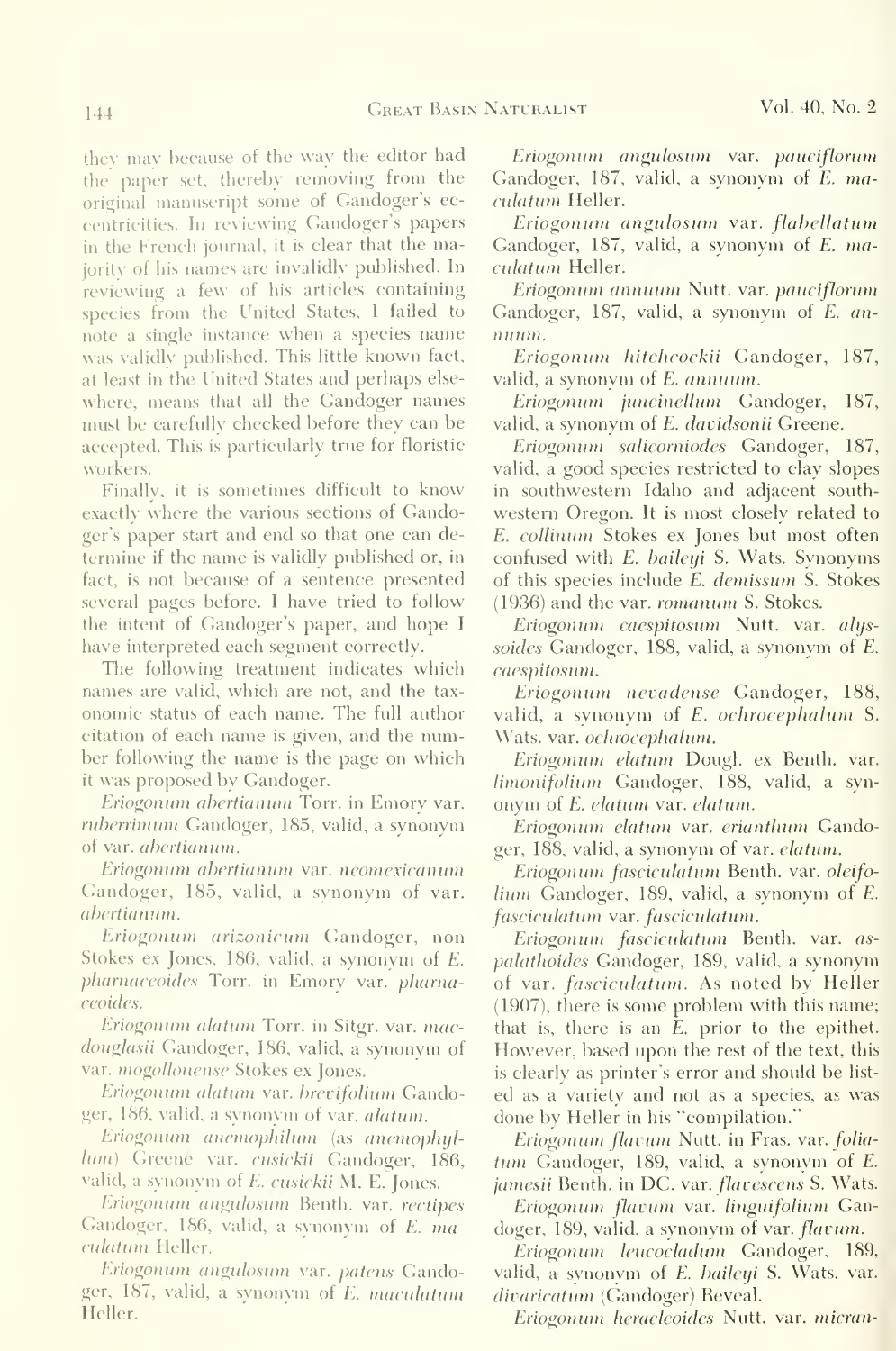*thum* Gandoger, 189, valid, a synonym of  $E$ . heracleoides var. angustifolium (Nutt.) Torr. & Gray.

Eriogonum hcracleoides var. viride Gandoger, 190, valid, a synonym of £. umhellatum Torr. var. nevadense Gandoger.

Eriogonum hcracleoides var. multiccps Gandoger, 190, valid, a synonym of var. heracleoides.

Eriogonum hcracleoides var. utahensis Gandoger, 190, valid, a synonym of var. heracleoides.

Eriogonum hcracleoides var. rydbergii Gandoger, 190, valid, a synonym of var. heracleoides.

Eriogonum jamesii Benth. in DC. var. simplex Gandoger, 190, valid, a good variety of ten included within var. jamesii; this phase of the species is restricted to southwestern Kansas.

Eriogonum jamesii var. neomexicanum Gandoger, 190, valid, a synonym of var. jamesii.

Eriogonum longifolium Nutt. var. long idens Gandoger, 190, valid, a synonym of E. longifolium var. gnaphalifolium Gandoger.

Eriogonum longifolium var. gnaphalifolium Gandoger, 190, valid, that phase of the species restricted to Florida; often called E. floridanum Small.

Eriogonum longifolium var. floridanum (as floridana) Gandoger, 190, valid, a synonym of £. longifolium var. gnaphalifolium Gandoger.

Eriogonum longifolium var. lindheimeri Gandoger, 190, valid, the western phase of the species now best considered a synonvm of var. longifolium.

Eriogonum longifolium var. caput-fclis Gandoger, 190, valid, a synonym of var. longifolium.

Under the heading, *Eriogonum micro*thecum Nutt., Gandoger states "inter quas sequentes altem pro subspeciebus habueris" and refers to the following six entities all published with binary names.

Eriogonum macdougalii Gandoger, 191, in valid, a synonym of E. microthecum Nutt. var. foliosum (Torr. & Gray) Reveal. The name was used by Stokes (1936) at the variatal rank within E. microthecum, where she validated the name as E. microthecum var. macdougalii S. Stokes.

Eriogonum myrianthum Gandoger, 191, in valid, a synonym of E. effusum Nutt. var. effusum.

Eriogonum sputhulare Gandoger, 191, in valid, a synonym of E. microthecum Nutt. var. laxiflorum Hook. The name was used by Stokes (1936) at the variatal rank within E. microthecum, where she validated the name as E. microthecum var. spathulare S. Stokes.

Eriogonum intricatum Gandoger, 191, in valid, a synonym of E. microthecum Nutt. var. laxiflorum Hook.

Eriogonum helichrysoides Gandoger, 192, invalid, a synonym of E. effusum Nutt. var. rosmarinioides Benth. in DC. The name was validly published by Rydberg (1931) and the citation of the name should be E. helichry soides Rydb., Brittonia 1: 87. 1931, without reference to Gandoger. Rydberg was in correct that Gandoger had proposed a variety, so the combination attributed to Gandoger by Rydberg in synonymy, E. microthecum var. helichrysoides, must be attributed to Rydberg as well.

Eriogonum sarothriforme Gandoger, 192, invalid. The type of this name, collected by Osterhout at Glenwood Springs, Garfield Co., Colorado, may represent a distinct taxon. It belongs to the E. brevicaule Nutt. complex and is seemingly a part of the polymorphic species E. lonchophyllum Torr. & Gray, a taxon that morphologically bridges the E. brevicaule complex, a group of herbaceous perennials, with those species typified bv E. corymbosum Benth. in DC, <sup>a</sup> series of shrubs or subshnibs. The Garfield Co. plants tend to be more slender than typical E. lonchophyllum of southern Colorado and adjacent northern New Mexico. These plants also tend to resemble some of the more robust, but yellow-flowered, forms of E. brevicaule found in Rio Blanco Co., Colorado. Although well known to me, <sup>I</sup> am still uncertain what to do with the Glenwood Springs plants.

Eriogonum niveum Dougl. ex Benth. var. suksdorfii Gandoger, 192, valid, a synonym of E. niveum.

Eriogonum niveuni var. candelabrum Gandoger, 192, valid, a synonym of E. niveum.

Eriogonum ochrolcucum Small var. macro podum Gandoger, 192, valid, the basionym for E. ovalifolium Nutt. var. macropodum (Gandoger) Reveal.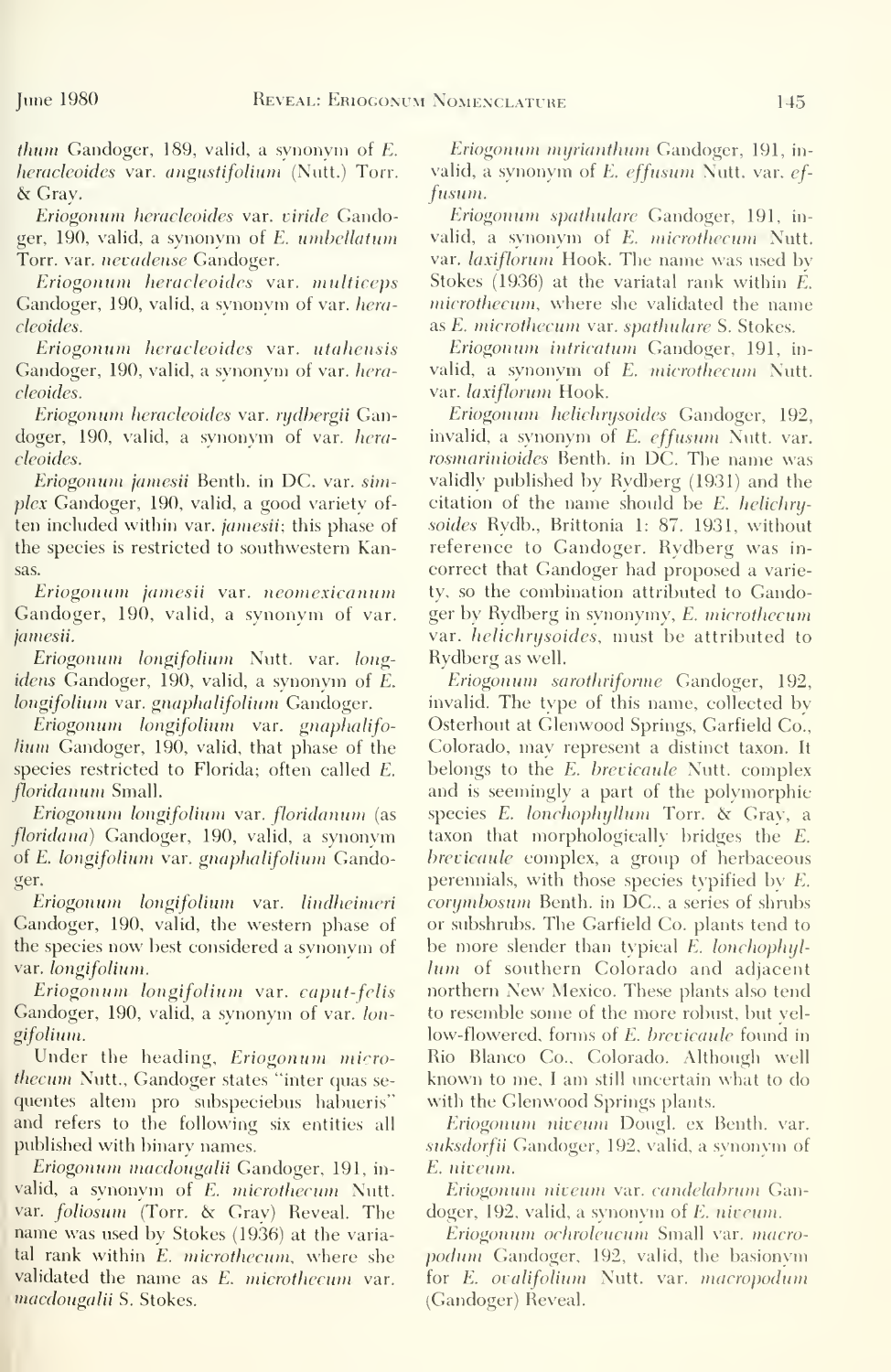Eriogonum ochroleucum var. decalvans Gandoger, 192, valid, a synonym of E. ovalifolium Nutt. var. macropodum (Gandoger) Reveal.

Under the heading of Eriogonum ovalifolium Nutt., Gandoger proposed a series of names in two ranks, all of which he refers to by "formas quarum non paucas saltern pro speciebus secundi ordinis haberi possunt, which I believe he wished to apply only to those names he indicated by the designation of  $sp. n$ .

Eriogonum flavissimum Gandoger, 193, invalid, a synonym of E. ovalifolium Nutt. var. anserinum (Greene) R. J. Davis. The name was used by Stokes (1936) as a subspecies of E. ovalifoliwn, where the name was validated as E. ovalifolium Nutt. ssp. anserinum S. Stokes.

Eriogonum cusickii Gandoger, non M. E. Jones (1903), 193, invalid, a synonym of E. strictum var. proliferum (Torr. & Gray) Reveal. The name was used at the variatal rank by Stokes (1936) within E. strictum, where the name was validated as E. strictum Benth. var. cusickii S. Stokes.

Eriogonum cusickii Gandoger var. califor nicum Gandoger, 193, invalid, a synonvm of E. strictum var. proliferum (Torr.  $\&$  Gray) Reveal.

Eriogonum ovalifolium Nutt. var. neva dense Gandoger, 193, valid, a good varietv of the species, this being the yellow-flowered, early flowering expression which <sup>I</sup> have called var. multiscapum Gandoger (see be- $\vert$ ow).

Eriogonum ovalifolium var. deltoideum Gandoger, valid, 193, a synonym of E. ovalifolium var. nevadense Gandoger.

Eriogonum dichroanthum Gandoger, 193, invalid, a synonym of E. ovalifolium Nutt. var. nevadense Gandoger (see discussion under var. multiscapum below).

Eriogonum ovalifolium Nutt. var. utahense Gandoger, 194, valid, a synonym of var. ovalifolium.

Eriogonum ovalifolium Nutt. var. multiscapum Gandoger, 194, valid, <sup>a</sup> synonym of var. ovalifolium. For several years I have misapplied this name to the yellow-flowered phase of the species (Reveal & Munz 196S, Reveal 1973, 1976). Gandoger based this name on plants gathered by Nelson (4658) at

Cokeville, Uinta Co., Wyoming, upon which he also based the name E. dichroanthum. An examination of this collection by me in 1966, and then by my brother, Jon A. Reveal, in 1973, was inconclusive in that it could not be fully determined if the flowers of var. *multi*scapum were truly yellow. Gandoger divided the collection and mounted each on a separate sheet, with E. dichroanthum having "flores fructusque flavissimi." and the flowers of var. midtiscapum, to him. were "'ochroleuci." The same collection at KSC is strictly yellow flowered, but the specimen at RM is <sup>a</sup> mixture of a bright-yellowed specimens matching E. dichroanthum and a whitish or, at best, pale yellow-flowered specimen that matches var. multiscapum. I now believe that the yellow-flowered, early spring flowering phase of the species should be called var. nevadense and the type of var. multiscapum assigned to var. ovalifolium.

Eriogonum ovalifolium Nutt. var. cyclophijllum Gandoger, 194, valid, a synonym of var. macropodum (Gandoger) Reveal. A reex amination of the types of var. *cyclophyllum* and var. cerastoides (see below), as part of this study, clearly shows that these names must be referred to what <sup>I</sup> (Reveal 1968) had earlier called var. macropodum. making a new combination for this name by transfer ring it from E. ochroleucum Small to E. ovalifolium. Previously, these two names have been referred to var. ovalifolium (Hitchcock 1964). The var. cyclophyllum is close to var. ovalifolium and may represent one of the many intermediate expressions between the two varieties. <sup>I</sup> retain the usage of var. macropodum.

Eriogonum ovalifolium Nutt. var. ceras toides Gandoger, 194, valid, a synonym of var. macropodum (Gandoger) Reveal (see the discussion above).

Eriogonum ruhidum Gandoger. 194, in valid, a svnonym of E. ovalifolium Nutt. var. depressum Blankinship.

Eriogonum ruhidum var. frigidum Gandoger, 194, invalid, a synonym of E. ovalifolium Nutt. var. depressum Blankinship.

Eriogonum roseiflorum Gandoger. 194, in valid, a synonym of E. ovalifolium Nutt. var. ovalifolium.

Eriogonum piperi Greene var. ochrocephalum Gandoger, 195, valid, a synonym of E.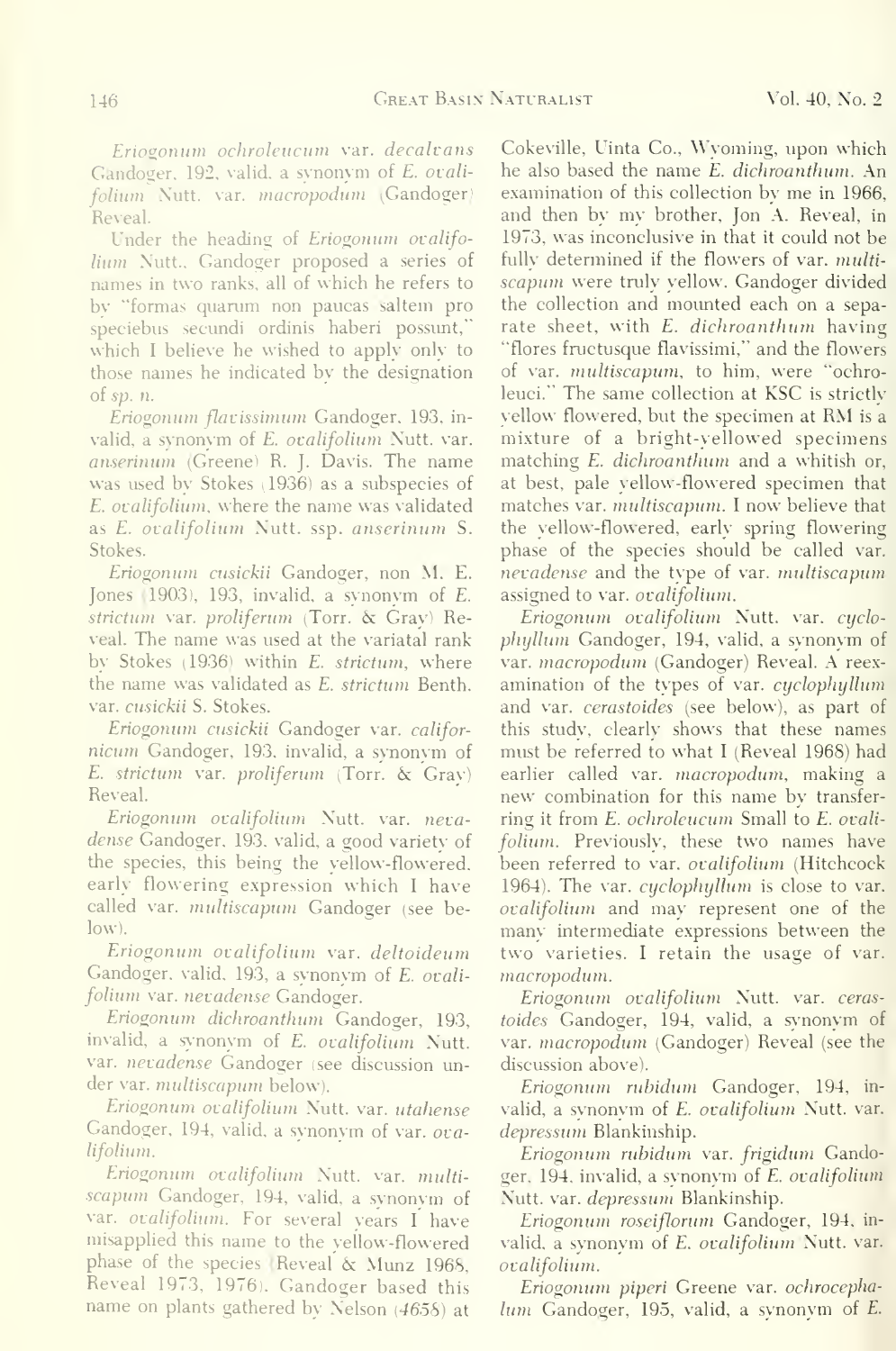flavum Nutt. in Fras. var. *piperi* (Greene) M. E. Jones.

Eriogonum piperi var. longifloruni Gandoger, 195, valid, a synonym of E. flavum Xutt. in Fras. var. piperi (Greene) M. E. Jones.

Under Eriogonum polyanthum Benth., now better known as E. umbellatum Torr. var. polyanthum (Benth. in DC.) M. E. Jones, Gandoger introduces two validly described species simply stating that "species duae se quentes huic sunt affines."

Eriogonum marginale Gandoger, 195, valid, a synonym of E. umbellatum Torr. var. aureum (Gandoger) Reveal.

Eriogonum glaherrimum Gandoger, 195. valid, the basionym of E. umbellatum Torr. var. glaberrimum (Gandoger) Reveal.

Eriogonum glaberrimum var. aureum Gandoger, 195, valid, the basionym of E. umbellatum Torr. var. aureum (Gandoger) Reveal.

Eriogonum polycladon Benth. var. mexicanum Gandoger, 196, valid, a synonym of E. polycladon.

Eriogonum polycladon Benth. var. crispum Gandoger, 196, valid, a synonym of E. polycladon.

Eriogonum racemosum Xutt. var. sagittatum Gandoger, 196, valid, a synonym of E. racemosum.

Eriogonum racemosum Xutt. var. cordi folium Gandoger, 196, valid, a svnonvm of E. racemosum.

Eriogonum reniforme Torr. & Frém. var. asarifolium Gandoger, 196, valid, a svnonvm of E. pusillum Torr. & Gray.

Eriogonum praebens Gandoger, 196, valid, a synonym of E. baileyi S. Wats. var. divaricatum (Gandoger) Reveal.

Eriogonum praebens var. divaricatum Gandoger, 196, valid, the basionym of E. baileyi S. Wats. var. divaricatum (Gandoger) Reveal.

Under the heading *Eriogonum* sphaerocephalum Dougl. ex Benth.. Gandoger states "inter formas varias duae sequentes. ut subspecies, praecipue distingui possunt.'

Eriogonum cupreum Gandoger, 196. in valid, a synonym of E. umbellatum Torr. var. umbellatum.

Eriogonum halimioides Gandoger, 197, in valid. This name was validated by Stokes (1936) as E. sphaerocephalum var. halimioides S. Stokes without reference to Gandoger.

Eriogonum subalpinum Greene var. arachnoideum Gandoger, 197. valid, a synonym of E. umbellatum Torr. var. dichrocephalum Gandoger.

Eriogonum subalpinum var. vulcanicum Gandoger, 197, valid, a synonymy of E. umbellatum Torr. var. majus Hook.

Eriogonum subalpinum var. stenophyllum Gandoger, 197, valid, a synonym of E. umbellatum Torr. var. majus Hook.

Eriogonum subalpinum var. subnivale Gandoger, 197, valid, a synonym of E. umbellatum Torr. var. majus Hook.

Eriogonum tenellum Torr. var. grandiflorum Gandoger, 197, valid, a synonym of E. microthecum Nutt. var. laxiflorum Hook.

Eriogonum tenellum var. sessiiflorum Gandoger, 198, valid, a synonym of E. microthecum Nutt. var. laxiflorum Hook.

Eriogonum tenellum var. erianthum Gandoger, 198, valid, a synonym of E. microthecum Xutt. var. ambiguum (M. E. Jones) Reveal in Mimz.

Eriogonum thurberi Torr. var. parishii Gandoger. 198, valid, a svnonvm of £. thurberi.

Eriogonum thurberi var. acutangulum Gandoger, 198. valid, a synonvm of E. maculatum Heller.

Eriogonum thymoides Benth. in DC. var. pallens Gandoger, 198, valid, a synonym of £. thymoides.

Eriogonum umbellatum Torr. var. crandallii Gandoger, 198, valid, a synonym of var. umbellatum.

Eriogonum umbellatum var. chrysanthum Gandoger, 198, valid, a synonym of E. umbellatum var. stellatum (Benth.) M. E. Jones.

Eriogonum umbellatum var. nevadense Gandoger, 198, valid, a good variety referr ing to that phase of the species found in the Sierra Xevada of California northward into Oregon and eastward into uestern Xevada that has been routinelv called var. umbellatum (Reveal & Munz 1968; see Howell 1976).

Eriogonum umbellatum var. cladophorum Gandoger, 198, valid, a synonym of var. umbellatum.

Eriogonum umbellatum var. dichrocephalum Gandoger, 199, valid, a good variety applied to that phase previously called E.